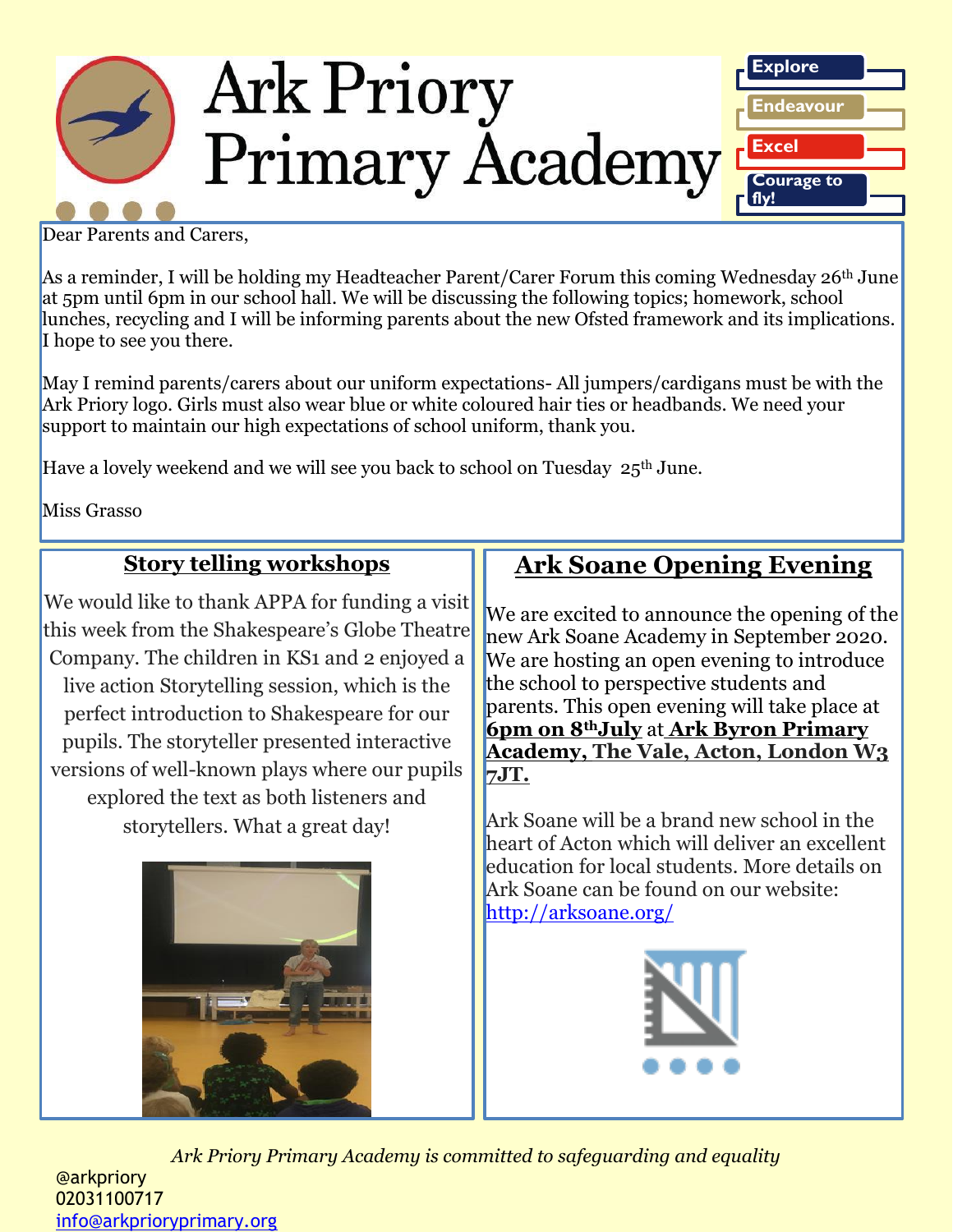### **Clean Air Day- Thursday 20th June**

This year we chose to celebrate our very first 'Clean Air Day'. It is a day that recognises the importance of educating everybody on the harmful emissions that surround us and how we can do our part for our environment. We also had lots more to celebrate! We had a special assembly on Thursday morning where Counsellor Julian Bell joined us to reward us with a brand new scooter pod for our playground to make parking our scooters much easier when we get to school. Julian also expressed how amazing he thought we all were for coming 1st in Ealing in The Big Pedal!



We also had special visitor Rob from the bicycle society who rewarded Reception with their brand new bike for winning the balance bike competition last week, followed by a surprise visit from Teri the Tiger!!Teri then spent the afternoon spreading joy and giving out stickers to all the active travellers in Reception class!

To finish off the day, the winners of our 'Afternoon Tea Competition' that got picked out of a hat, celebrated the day in style with Miss Grasso and our Chair of Governors, Claire Dacam.



*Ark Priory Primary Academy is committed to safeguarding and equality*  @arkpriory 02031100717 [info@arkprioryprimary.org](mailto:info@arkprioryprimary.org)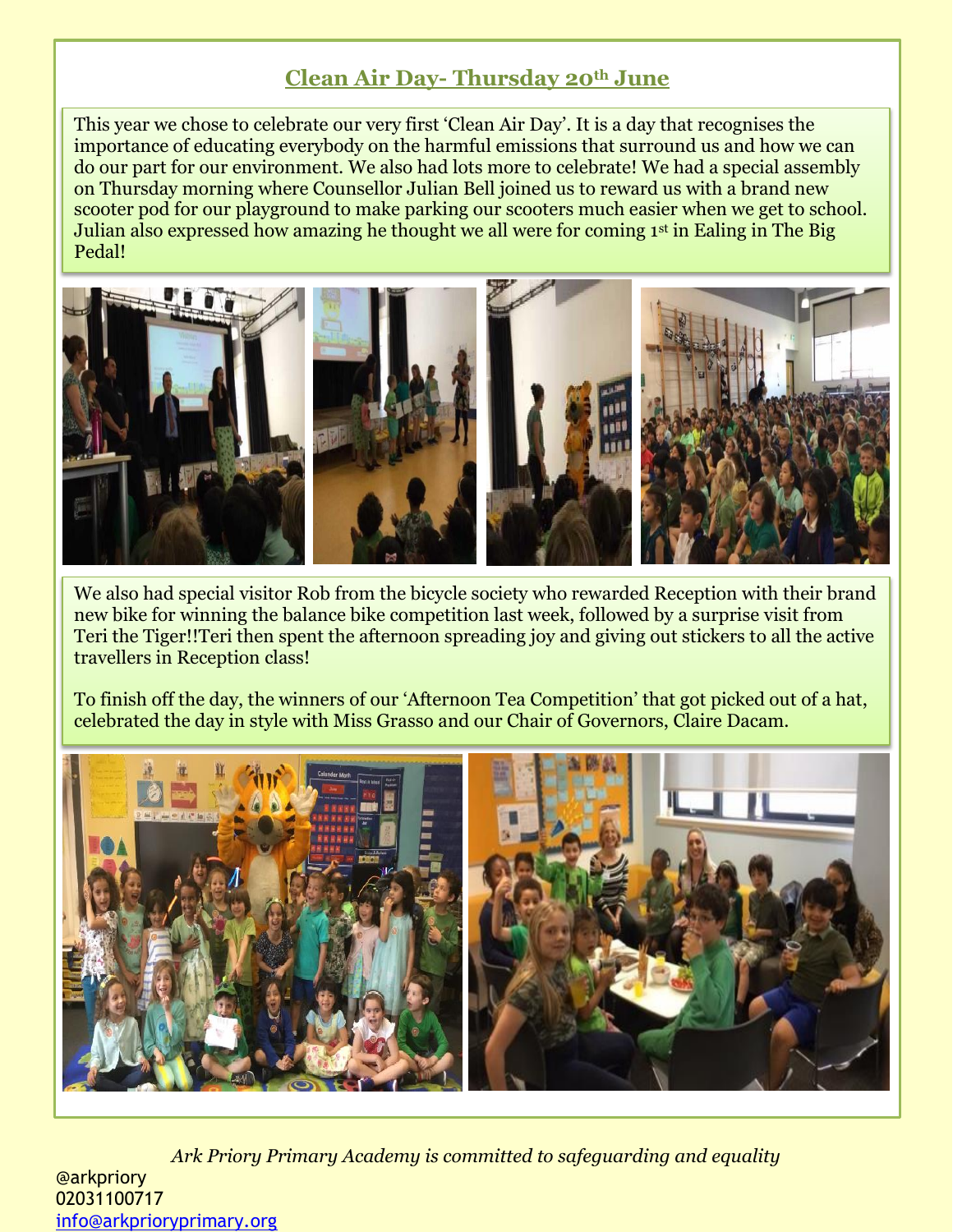## **Key Dates for Summer 2:**

*'Star of the Week' assemblies will now be held on Thursdays at 9am from June 27th 2019 as we have many events taking place on Friday this term. You will still receive a phone call from the office if your child will be the 'Star' in advance. Thank you for your continued support.*

*Friday 21st June: Academy INSET Day- SCHOOL CLOSED Monday 24th June: Network Hub Day- SCHOOL CLOSED Wednesday 26th June: Parent's Forum with Head of School Thursday 27th June: New Parent Nursery Welcome Morning Friday 28th June: New Parent Reception Welcome Morning Saturday 29th June: Ark Priory Summer Fair Week of July 1st- Dream Big Week (more information to follow) Thursday 4th July: Ks2 Sports Day- Ark Acton Monday 8th July: Year 2 Show (am) Tuesday 9th July: Year 2 Show (pm) Tuesday 9th July: Year 1 trip Tuesday 9th July: EYFS Sports Day at Ark Priory (am) Friday 12th July: KS1 Sports Day at Ark Priory (am) Monday 15th July: End of Year Reports out Monday 15th July: Meet the teacher evening at 4.15pm Wednesday 17th July: Year 4 Fashion Show at 2.30pm Tuesday 23rd July: School closes at 12pm for Summer holidays*

#### *EYFS Key Dates*

*-Reception Sports Day 9-10am Tuesday 9th July -Nursery AM Sports Day 10.45-11.30am Tuesday 9th july -Nursery PM Sports Day 3-3.45pm Tuesday 9th July -Nursery Summer Celebration 18th July – Nursery am at 10.30am/ Nursery pm at 2pm -Reception End of Year Celebration 19th July at 9am*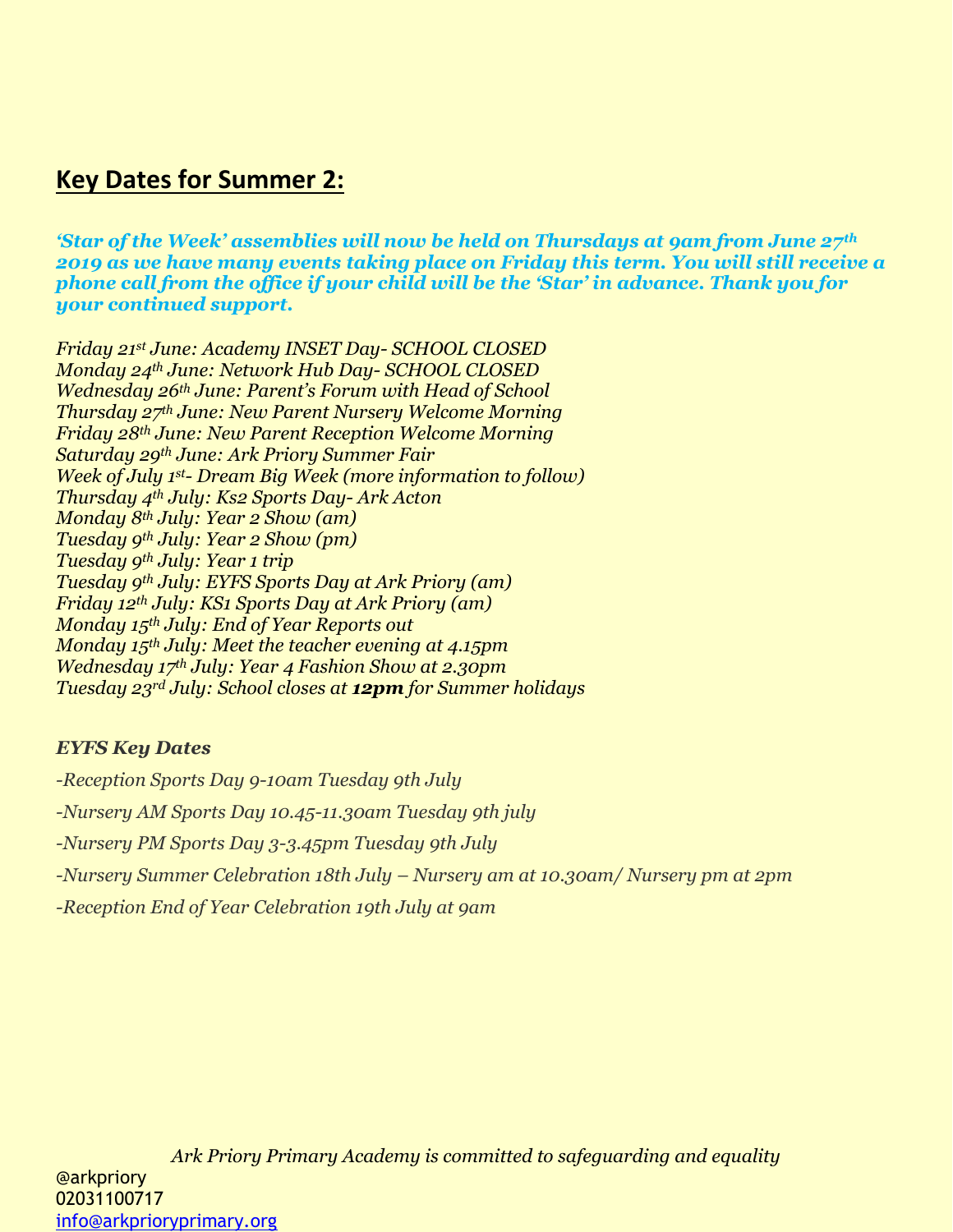## **Notices from APPAA - Ark Priory Primary Academy Association**

**Follow us on Twitter @APPAA\_ArkPriory Contact us at: [appaacommittee@gmail.com](mailto:appaacommittee@gmail.com)**

#### **Ark Priory Summer Fair Saturday 29 June 2019 11.30am-3pm**

**Raffle tickets -** tickets for our fantastic raffle are now on sale! With over **30 fantastic prizes to be won** thanks to the generosity of our local community (see poster attached). A raffle ticket booklet should have been in your child's book bag this week. Please help us sell tickets to your family and friends, cost is £2.50 for a book of 5 tickets, return cash and stubs to the APPAA table in the playground at drop off and pick up every day leading up to the event. If you do not wish to buy the tickets, please return the books to us so we can pass on to others. Draw will take place at the Summer Fair at 2.30pm. Good luck all!

**Performance schedule -** The teachers have organised some lovely musical performances for us to enjoy at the fair. Please note when your child may be on stage!

11.50-12.00 Ballet perfomances

12.00-12.20 Violin performances

12.20-12.35 Choir performances

12.35-12.45 Ukelele club performances

12.45-12.55 Year 5 perform own musical piece

12.55-1.00 Cello and Bass performance

1.00-1.05 Year 4 Bugsy Malone tribute

**Pre-bookable activities -** Shooting Starz football and netball sessions, and Elevate Dance workshop!

Shooting Starz will be running mini football and netball training sessions in the MUGA during the fair. Elevate Dance will be running a Street Dance workshop.

Tickets available from the APPAA fair table or please email [vicrobinson@me.com](mailto:vicrobinson@me.com)

- 12.30-1.00 Little Football (sugggested ages 4-6)
- 1.00-1.30 Open football (all ages welcome from Reception upwards younger ones only if confident!)
- 1.45-2.15 Netball. All ages welcome
- 2.15-2.45 Older football (suggested ages 8-10)
- 1.30-2.00 Elevate Dance Dance workshop

**Call Outs - can you help?** Please let us know at [appaacommittee@gmail.com](mailto:appaacommittee@gmail.com)

**Gazebos -** do you have a gazebo that you could lend us for the fair? We would really appreciate it. **Person with a van -** we need to collect tressle tables and other equipment on Friday before the fair. Do you have a van or large car and would be willing to help with this?

**Fancy a turn on the mike?** - we would love help with the PA system at certain slots in the day.

**New way to sign up to help** - have a look at this link and add your name to the relevant slot! More spaces will be added over the coming weeks as more activities are confirmed!

beautiful creations of **handmade goods** - **jams, chutneys, packaged food items, plants, gift** 

<https://volunteersignup.org/KXDMC>

 $\overline{Ark}$  Priory Primary Academy is committed to safeguarding and equality @arkpriory 02031100717 **Artisan Architecture artisan Ark - calling all of our talented crafters and makers, we will be running a stall se<br>The calling all of our talented crafters and makers, we will be running a stall selling your talent will be adults** (ideally New): any **unwanted gifts, bottles (of scent, wine, spirits, shampoo, etc!!), household items, etc** - contact Amanda Meyer [\(amandanessling@yahoo.co.uk\)](mailto:amandanessling@yahoo.co.uk)